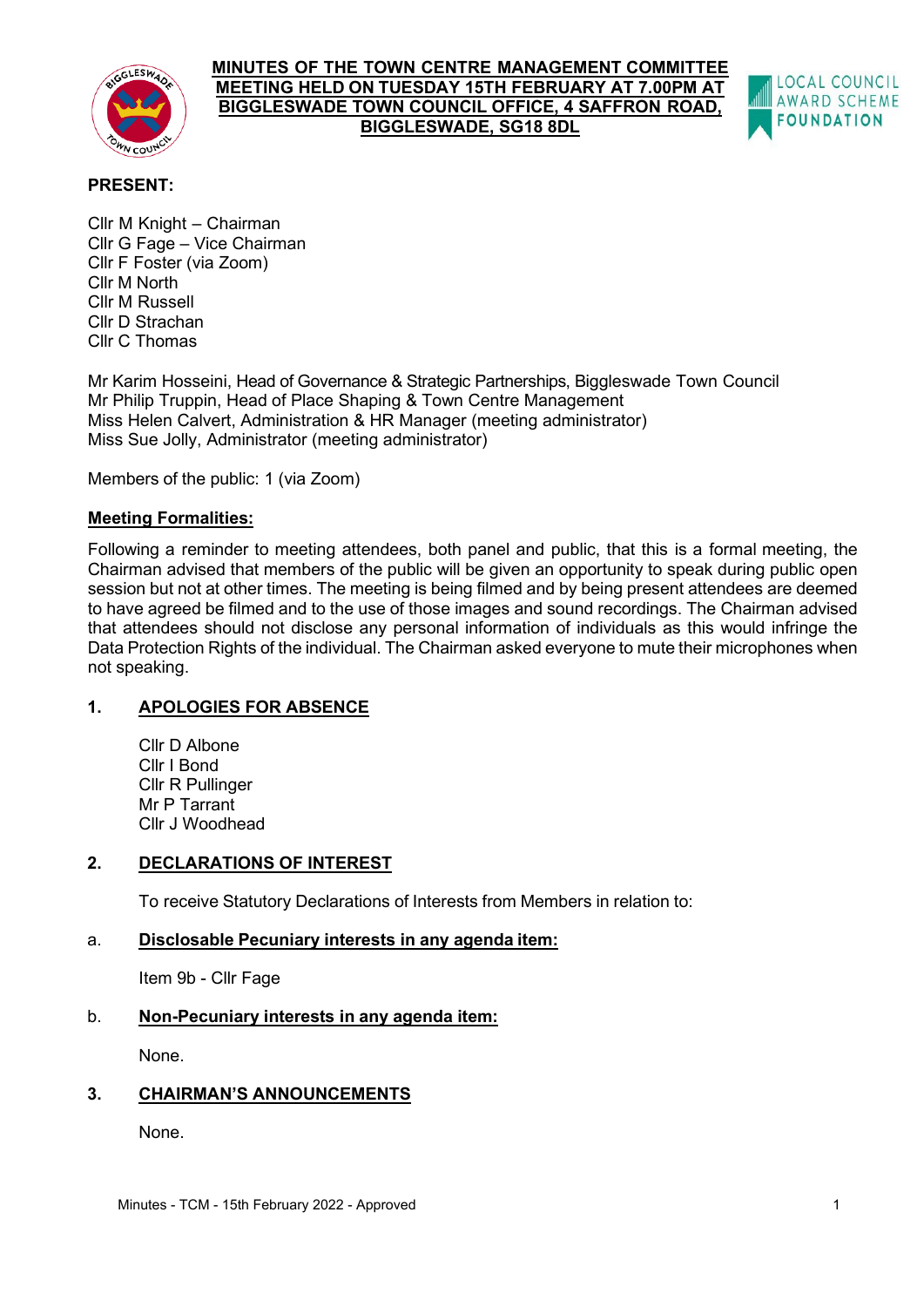# **4. PUBLIC OPEN SESSION**

The Chairman advised members of the public wishing to speak to either raise their hand (for in-person attendees) or to use the electronic 'raise hand' function on screen (for Zoom attendees).

None.

# **5. INVITED SPEAKER**

None.

# **6. MEMBERS' QUESTIONS**

None.

# **7. MINUTES OF MEETINGS**

a. Members received and **APPROVED** the Minutes of the Town Centre Management meeting of **Tuesday 16th November 2021**.

# **8. MATTERS ARISING**

a. From the Minutes of the Town Centre Management meeting of **Tuesday 16th November 2021**.

None.

# **9. ITEMS FOR CONSIDERATION**

# a**. Her Majesty The Queen's Platinum Jubilee**

Members considered a written report from the Head of Governance and Strategic Partnerships outlining current planning activity for the Platinum Jubilee.

Cllr Knight pointed to a matter of correction in the report. On Page 9, under the heading Market Square, the date should read Thursday  $2<sup>nd</sup>$  June.

Mr Hosseini outlined the report covering Council events and activities between the dates of Thursday  $2^{nd}$  June and Sunday  $5^{th}$  June 2022. Proposals included:

- Beacon lighting ceremony on Thursday 2<sup>nd</sup> June at event opening.
- Beacon lighting ceremony on Sunday  $5<sup>th</sup>$  June at event closure.
- Support for events run by various voluntary organisations between the dates of  $2<sup>nd</sup>$  and 5<sup>th</sup> June.
- Support for street parties in the Biggleswade area, including decorations.

Members invited clarification on the Town Council's responsibility, to include the level of staff time and resources, specific liabilities, and levels of support offered to other organising groups.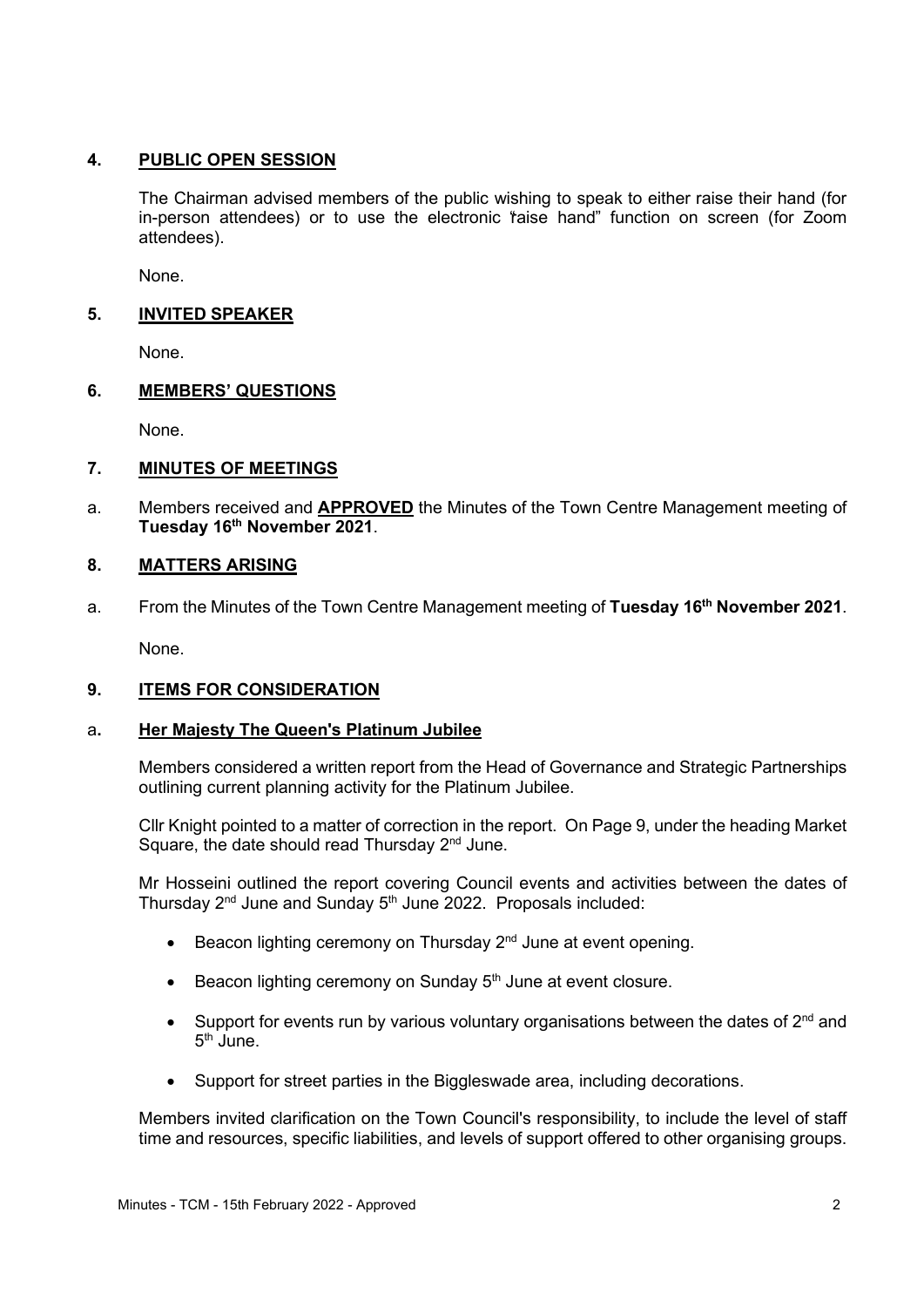Cllr Strachan asked about the Community Engagement Group's findings arising from their recent meeting, and where the Town Council's banners would be displayed. Mr Hosseini confirmed that display material for the Biggleswade Carnival ( $14<sup>th</sup>$  -  $18<sup>th</sup>$  June) would be in place throughout June and banners would be located on prominent CBC lamp posts at entrances to the town.

There was insufficient clarity surrounding the Council's offer. It was suggested the Town Council concentrate on the beacon lighting ceremonies on Thursday  $2<sup>nd</sup>$  June and Sunday  $5<sup>th</sup>$ June, involving the procurement of a reusable temporary structure to house the beacon. Other organisers would be offered advice only.

Mr Hosseini said a video media package would be produced in conjunction with the History Society to cover other historic Jubilee celebrations and connected local history.

Cllr Fage felt more guidance and support was needed from Councillors and, in view of timescales, suggested the delegation of authority to specific Councillors in order to continue the planning process.

It was **RESOLVED** that authority is delegated to Cllrs Knight, Russell and G Fage to work with Officers to plan Jubilee events and report outcomes to Town Council meetings.

#### b. **Car Park Permit Charges for 2022/2023**

Members considered a written report from the Head of Finance & Planning considering car permit charges for residents and workers, which were last increased on 1st August 2018.

Cllr Fage wished for the introduction to the report to be **amended** to remove the suggestion that the Chair and Deputy of the Committee had recommended changes therein, **to read**: the Chair and Deputy of the Committee had provided background information to the report. This was **NOTED**.

Cllr Fage asked Members to consider the number of residents who buy each type of permit and that prices had been fixed since 2018. Cllr Fage then left the chamber for reasons of pecuniary interest.

Cllr North believed the proposed increases to be fair and justified.

Cllr Knight pointed out that, historically, records suggested the premium included in shorter-term Business permits encouraged the purchase of longer-term permits. The proposed imposition of a premium for Residents would have a similar effect and would offset the greater amount of administration involved in the issue of short-term permits. Cllr Knight stated that, despite this, he was a little nervous of the scale of the increase for short-term resident permits.

Members believed the proposed increases to be reasonable in comparison with other Local Authorities and in light of the length of time since the last increase.

It was **RESOLVED** to accept the revised pricing contained within the report with effect from 1<sup>st</sup> April 2022.

Cllr Fage re-entered the chamber.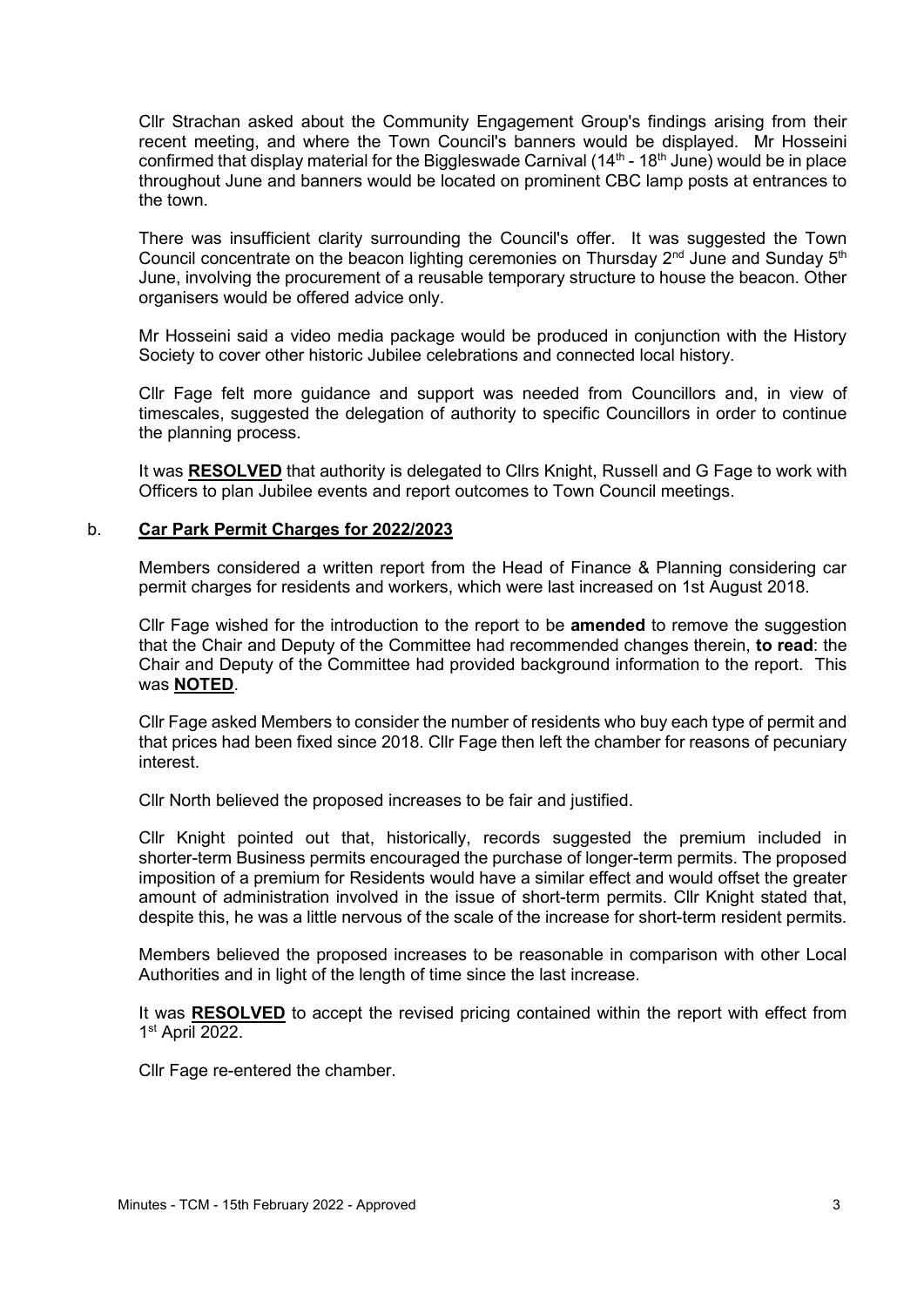### c. **Community Toilet Scheme**

Members received an oral update on the Community Toilet Scheme.

The matter had been raised previously, in April 2021, and deferred. Members were asked to consider whether this was an initiative to investigate, or to defer to a later date.

The scheme was outlined in which members of the public would be offered the use of local businesses' toilet facilities in return for a Council contribution towards running costs.

Members were encouraged to look at the feasibility of the scheme, including consideration of the costs of running and repairing the Market Square toilet facilities and the Council's obligation to provide facilities.

It was **RESOLVED** that Council Officers provide a full written report in order to consider the feasibility of the Community Toilet Scheme as part of a strategic offer and within a 6-9 month timeframe.

# **10. ITEMS FOR INFORMATION**

### a**. TCM Budget 2022/2023**

Mr P Tarrant was unable to attend to deliver an oral update.

This item to be DEFERRED to the Town Council Meeting on Tuesday 21<sup>st</sup> February 2022.

#### b**. Staffing**

Mr Hosseini delivered an oral update on the arrival of the Place Shaping Manager.

The new Place Shaping Manager would be joining on 1<sup>st</sup> March 2022.

This was **NOTED** and an introductory email would be sent to Members regarding details of the new Place Shaping Manager.

### c. **Flag Policy and Procurement**

Members received an oral update from Mr Hosseini on the refreshed flag flying policy and procurement options.

It was **RESOLVED** that the flying of the Union Flag on 19th February and 10th June should be discontinued

The report was **NOTED** and members were asked to provide written feedback to officers on the draft policy in order to present a revised Flag Flying Policy to the Town Council within a 6-9 month timeframe.

It was **RESOLVED** that sufficient flags be procured to meet the needs of Her Majesty's Diamond Jubilee year.

#### d. **War Memorial**

Mr Hosseini delivered an oral update on renovation of the War Memorial.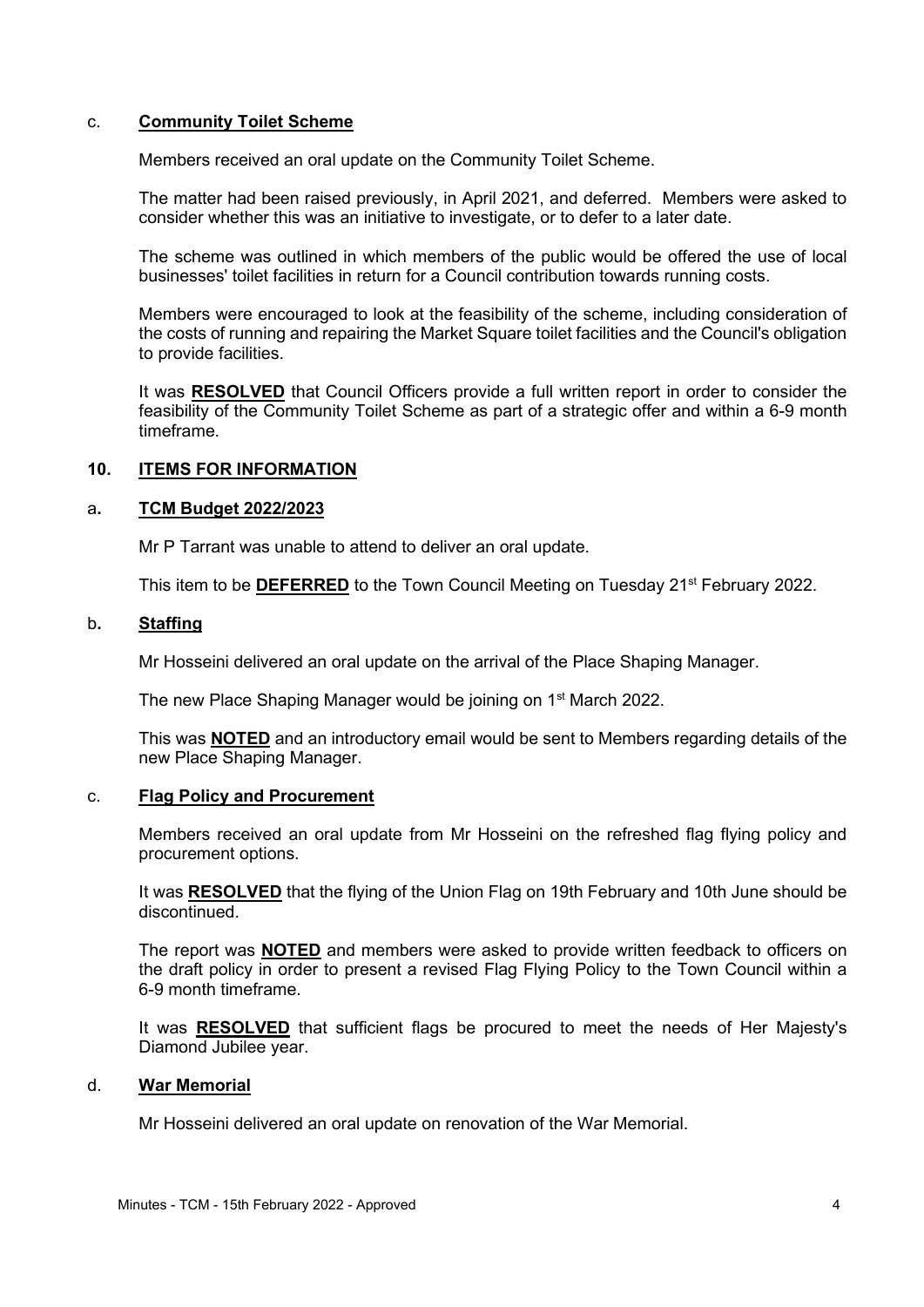Quotes had been submitted to Central Bedfordshire Council ('CBC') for corrective work to the typeface on the Memorial. CBC had responded with thanks and requested further quotes for the Victorian drinking fountain.

Flower beds would be in place by April, plantings by June, and the painting of railings in time for November Remembrance events. The council will continue to work closely with the Royal British Legion.

It was **RESOLVED** that the Town Council would concentrate exclusively on the area of the War Memorial.

### e. **Christmas 2022 Preparations**

Mr Hosseini reported that a tender package was under construction for the Christmas 2022 offer, which would be shared.

### f. **Pigeons**

Mr Hosseini delivered an oral update on measures being taken to address the pigeon infestation.

It was **RESOLVED** that pest-controlling activities would commence shortly.

# **11. PUBLIC OPEN SESSION**

None.

# **12. EXEMPT ITEMS**

The resolution was **moved** that it was advisable in the public interest that the public and press be excluded whilst the following exempt items were discussed.

13a. CCTV

### **13. EXEMPT ITEMS**

The resolution was **moved** that it was advisable in the public interest that the public and press be excluded whilst the following exempt item was discussed.

### a. **CCTV**

Members received a written report from Mr Hosseini outlining the situation regarding CCTV cameras in the town.

It was **RESOLVED** that a further report to be prepared by Officers by the end of March 2022, to include additional information as outlined by Cllr Knight:

- recommendations for the optimal number of cameras;
- arcs of coverage;
- best positions;
- prioritisation of cameras;